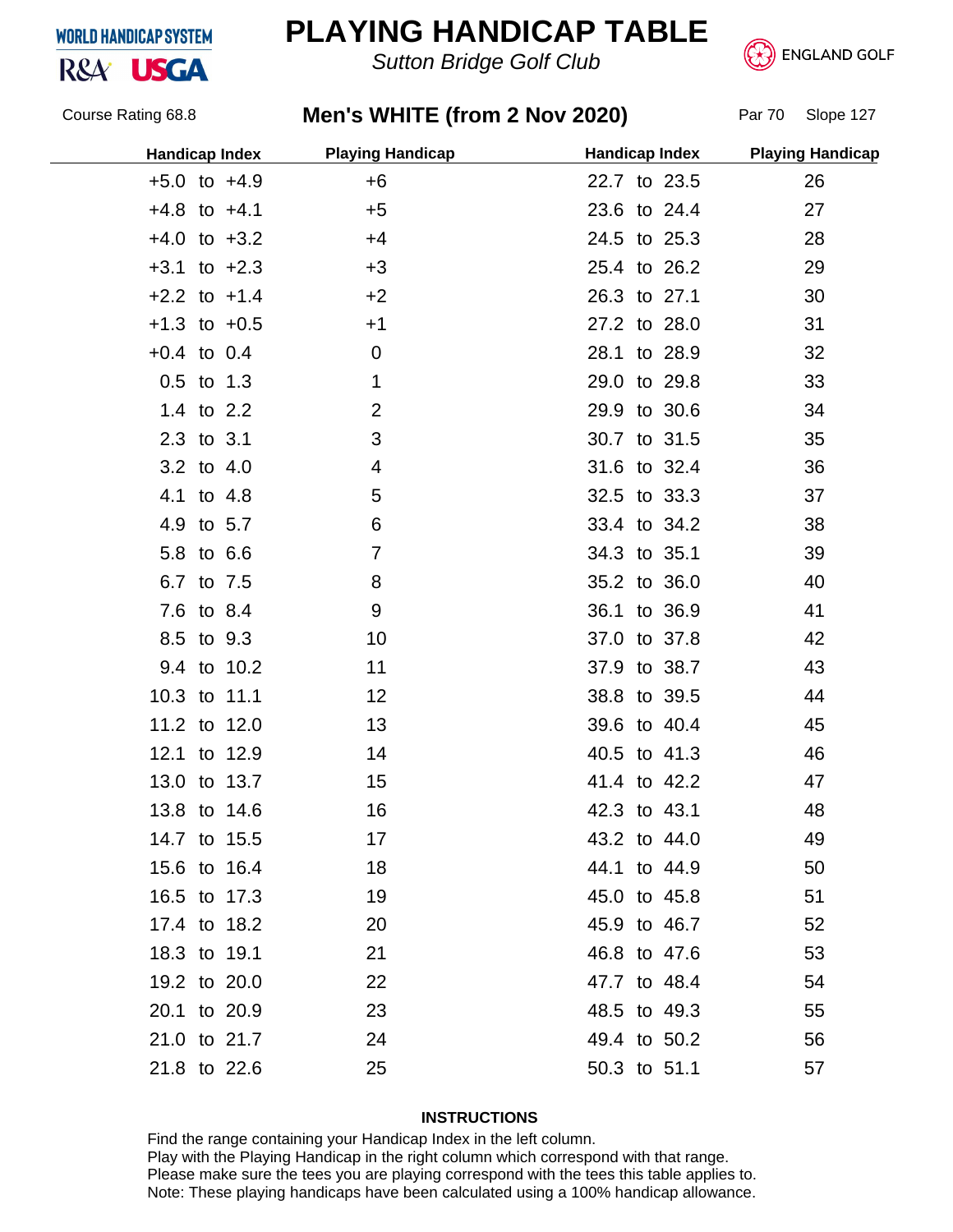### **WORLD HANDICAP SYSTEM**

R&A<sup>'</sup> USGA

# PLAYING HANDICAP TABLE





| <b>Course Rating 67.4 Course Rating 67.4</b> |                  | Men's YELLOW (from 2 Nov 2020) | Par 70<br>Slope 124 |
|----------------------------------------------|------------------|--------------------------------|---------------------|
| Handicap Index                               | Playing Handicap | Handicap Index                 | Playing Handicap    |
| $+5.0$ to $+4.2$                             | $+5$             | 26.0 to 26.8                   | 29                  |
| $+4.1$ to $+3.2$                             | $+4$             | 26.9 to 27.7                   | 30                  |
| $+3.1$ to $+2.3$                             | $+3$             | 27.8 to 28.7                   | 31                  |
| $+2.2$ to $+1.4$                             | $+2$             | 28.8 to 29.6                   | 32                  |
| $+1.3$ to $+0.5$                             | $+1$             | 29.7 to 30.5                   | 33                  |
| $+0.4$ to 0.4                                | $\mathbf 0$      | 30.6 to 31.4                   | 34                  |
| $0.5$ to 1.3                                 | 1                | 31.5 to 32.3                   | 35                  |
| 1.4 to 2.2                                   | 2                | 32.4 to 33.2                   | 36                  |
| 2.3 to 3.1                                   | 3                | 33.3 to 34.1                   | 37                  |
| 3.2 to 4.1                                   | 4                | 34.2 to 35.0                   | 38                  |
| 4.2 to 5.0                                   | 5                | 35.1 to 35.9                   | 39                  |
| 5.1 to 5.9                                   | 6                | 36.0 to 36.9                   | 40                  |
| 6.0 to 6.8                                   | $\overline{7}$   | 37.0 to 37.8                   | 41                  |
| 6.9 to 7.7                                   | 8                | 37.9 to 38.7                   | 42                  |
| 7.8 to 8.6                                   | 9                | 38.8 to 39.6                   | 43                  |
| 8.7 to 9.5                                   | 10               | 39.7 to 40.5                   | 44                  |
| 9.6 to 10.4                                  | 11               | 40.6 to 41.4                   | 45                  |
| 10.5 to 11.3                                 | 12               | 41.5 to 42.3                   | 46                  |
| 11.4 to 12.3                                 | 13               | 42.4 to 43.2                   | 47                  |
| 12.4 to 13.2                                 | 14               | 43.3 to 44.1                   | 48                  |
| 13.3 to 14.1                                 | 15               | 44.2 to 45.1                   | 49                  |
| 14.2 to 15.0                                 | 16               | 45.2 to 46.0                   | 50                  |
| 15.1 to 15.9                                 | 17               | 46.1 to 46.9                   | 51                  |
| 16.0 to 16.8                                 | 18               | 47.0 to 47.8                   | 52                  |
| 16.9 to 17.7                                 | 19               | 47.9 to 48.7                   | 53                  |
| 17.8 to 18.6                                 | 20               | 48.8 to 49.6                   | 54                  |
| 18.7 to 19.5                                 | 21               | 49.7 to 50.5                   | 55                  |
| 19.6 to 20.5                                 | 22               | 50.6 to 51.4                   | 56                  |
| 20.6 to 21.4                                 | 23               | 51.5 to 52.3                   | 57                  |
| 21.5 to 22.3                                 | 24               | 52.4 to 53.3                   | 58                  |
| 22.4 to 23.2                                 | 25               | 53.4 to 54.0                   | 59                  |
| 23.3 to 24.1                                 | 26               |                                |                     |
| 24.2 to 25.0                                 | 27               |                                |                     |
| 25.1 to 25.9                                 | 28               |                                |                     |

#### **INSTRUCTIONS**

Find the range containing your Handicap Index in the left column. Play with the Playing Handicap in the right column which correspond with that range. Please make sure the tees you are playing correspond with the tees this table applies to. Note: These playing handicaps have been calculated using a 100% handicap allowance.